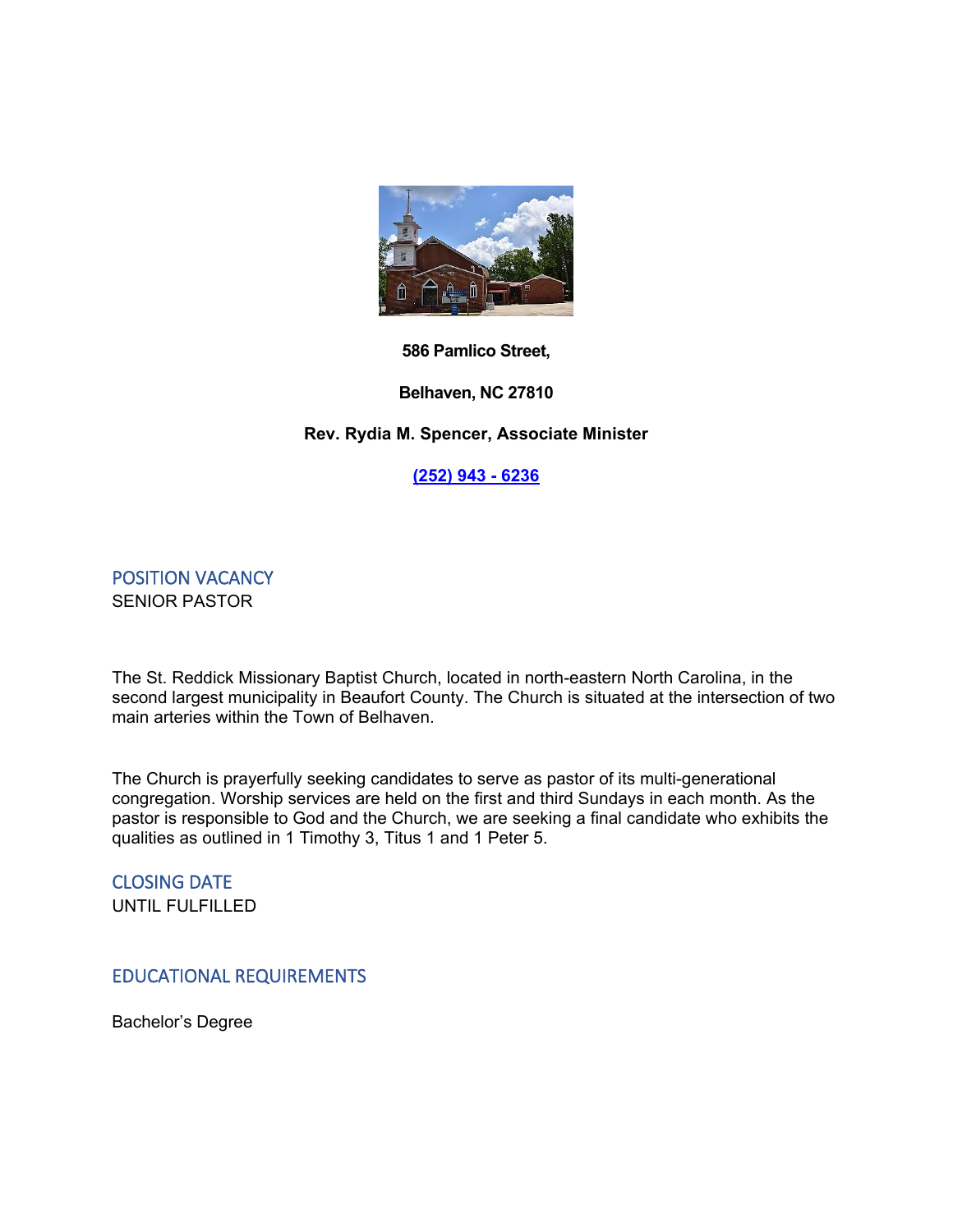## REQUIRED EXPERIENCE

- \*Possesses a God-given passion for church renewal and community outreach
- \* Licensed and ordained in the Baptist Faith with an adequate knowledge of the Missionary Baptist doctrine, policies and practices
- \*Demonstrate a willingness to support church functions and its' affiliations which include the Albemarle Union, Roanoke Missionary Baptist Association, the General Baptist State Convention of North Carolina and the National Baptist Convention USA
- \*Has prior proven ministry experience, demonstrates evidence of gift for teaching and powerfully preaching the Word of God
- \*Possess strong interpersonal skills, an approachable demeanor and demonstrates inclusiveness for all the diverse populations within the church family
- \*Has a keen vision, commitment and experience for increasing the spiritual development of youth and young adults in the church family
- \*Maintains a commitment to continuing education and development

## KEY RESPONSIBILITIES

- \*Preaching and teaching the Gospel of Jesus Christ
- \*Providing pastoral care for the diverse populations within the church family
- \*Providing Christian leadership in all areas of church life while carrying out, with the collaboration of church officers, the policies and mandates duly approved by the church family
- \*Developing and implementing a strategic plan for healthy church growth
- \* Serving as a representative of the Church in community-based activities

# APPLICATION PROCESS

All interested and qualified persons must submit an initial Candidate Package to the Pastoral Search Committee consisting of the following documents:

- 1. \*A letter of interest which includes a description of how you became a believer of Jesus Christ and the reason you are called to pastor
- 2. \*A current resume' that includes a summary of relevant ministerial, professional and educational experiences
- 3. \*Three(3) references that will only be contacted for candidates who are chosen for the semi-final round: religious leader on official letterhead, lay person and personal (one each)
- 4. \*Final candidates will be notified and asked to provide additional information later in the selection process. Final candidates must consent to a reference check, a criminal history background check, a drug screening test, and a credit and financial history review(performed through outside agencies for complete confidentiality). All information will be treated in a confidential manner.
- 5. The final candidate will serve a probationary period.